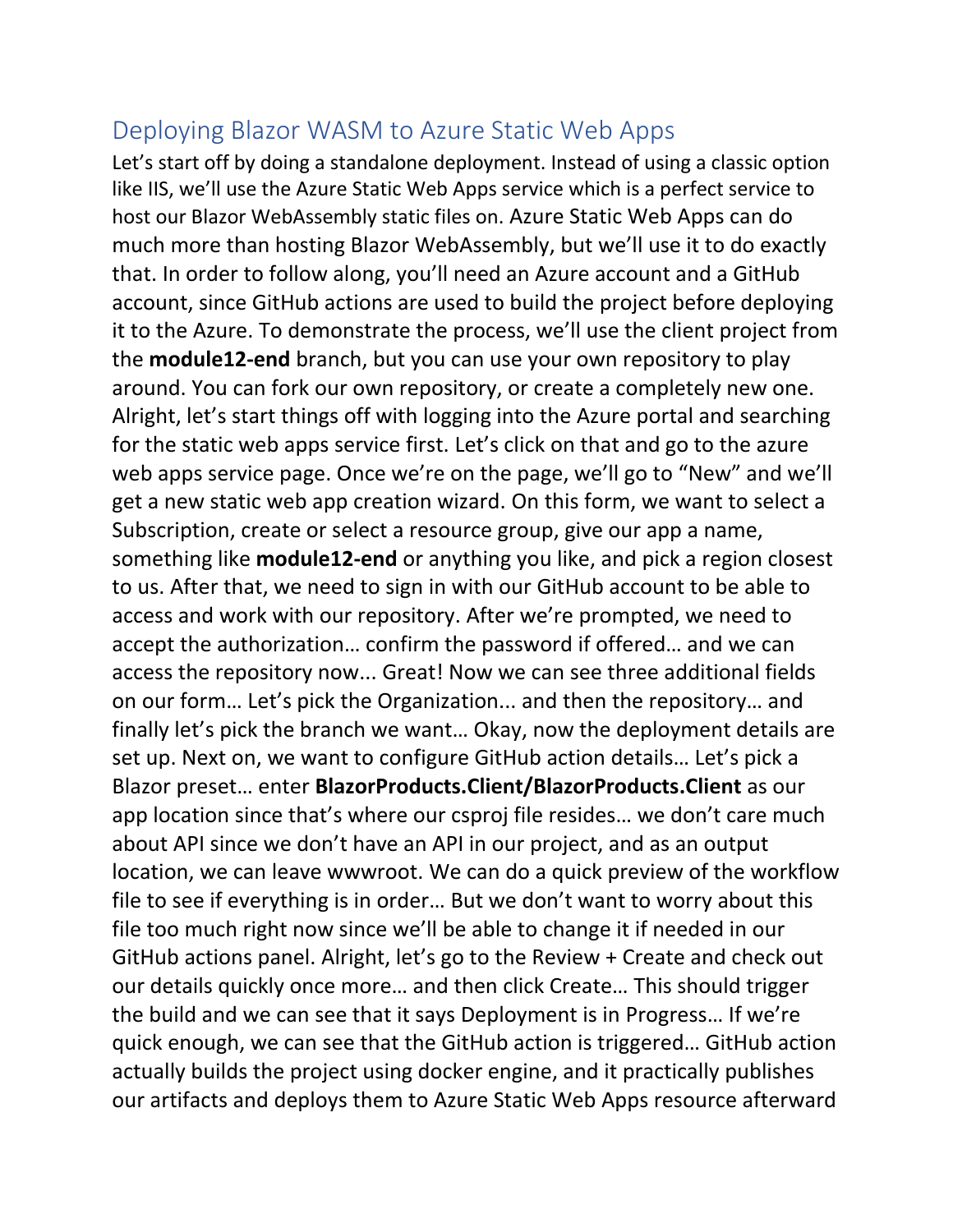if the build succeeds. Ok great, once that the build is finished, we can go to our resource... And navigate to the Url we've been assigned… And once the page loads, we can see our application running in a production environment which is great! But if we try to go to the products page… We'll see the application trying to fetch the data… and failing… That's completely okay since the application is still trying to fetch the API on the localhost:8081, which was our production URL. There's one more thing we need to take care of. Let's see what happens if we go to the products page… and try to reload the application… We get a 404: Not Found message from Azure. If you remember how we configured the routes in the last video when we hosted the application in ASP.NET Core, we had to add a fallback route that leads to index.html since this is a single page application and every route needs to serve the index.html file. Since we don't rely on the ASP.NET Core server anymore, we need to configure routes again somehow. We can do that by adding the **routes.json** file to the wwwroot of the application… and then adding the following lines…

```
{
  "routes": [
  \{ "route": "/*",
    "serve": "/index.html",
    "statusCode": 200
   }
]
}
```
Once we commit the changes, and the GitHub actions publishes and deploys our application again, this file will indicate that all the routes fallback to index.html again… And to test this out, we can go to the products URL again… and then refresh the page… and as we can see we don't get a 404 not found anymore. Excellent. Now if you want to see what's happening behind the scenes and maybe find out why your build fails, you can go to your repository on GitHub, and then to the Actions tab… and pick the latest action that is related to your Azure Static Web apps workflow. Inside it, you can find all kinds of useful information, including the fail reason and all the build logs that can help you debug the problem. Alright, let's wrap this video